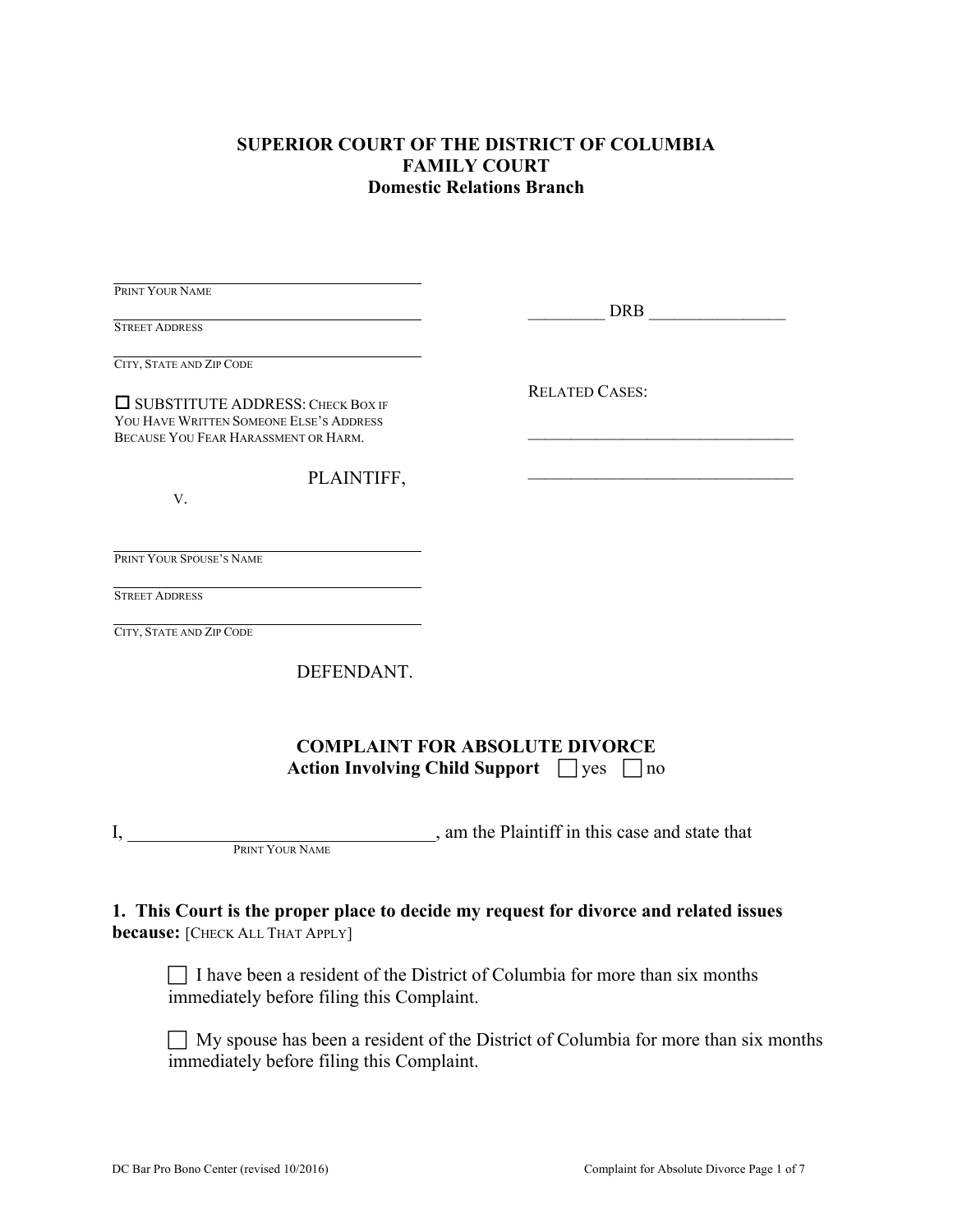### 2. My spouse and I were married [CHECK ONE]

|                                                                                                                                                                                                                                                                                                                                                                                                                      | in |                       |  |
|----------------------------------------------------------------------------------------------------------------------------------------------------------------------------------------------------------------------------------------------------------------------------------------------------------------------------------------------------------------------------------------------------------------------|----|-----------------------|--|
| by ceremony on <u>DATE</u>                                                                                                                                                                                                                                                                                                                                                                                           |    | <b>CITY AND STATE</b> |  |
| by common law on or about $\frac{1}{\sqrt{1-\frac{1}{n}}}\sin \frac{1}{\sqrt{1-\frac{1}{n}}}\sin \frac{1}{\sqrt{1-\frac{1}{n}}}\sin \frac{1}{\sqrt{1-\frac{1}{n}}}\sin \frac{1}{\sqrt{1-\frac{1}{n}}}\sin \frac{1}{\sqrt{1-\frac{1}{n}}}\sin \frac{1}{\sqrt{1-\frac{1}{n}}}\sin \frac{1}{\sqrt{1-\frac{1}{n}}}\sin \frac{1}{\sqrt{1-\frac{1}{n}}}\sin \frac{1}{\sqrt{1-\frac{1}{n}}}\sin \frac{1}{\sqrt{1-\frac{1}{$ |    |                       |  |
|                                                                                                                                                                                                                                                                                                                                                                                                                      |    |                       |  |
|                                                                                                                                                                                                                                                                                                                                                                                                                      |    |                       |  |
|                                                                                                                                                                                                                                                                                                                                                                                                                      |    | DATE                  |  |
| 4. I state the following about the separation: [CHECK ALL THATAPPLY]                                                                                                                                                                                                                                                                                                                                                 |    |                       |  |
| The separation has been mutual and voluntary, and has continued without<br>interruption or cohabitation for a period of more than six months immediately before<br>filing this Complaint.                                                                                                                                                                                                                            |    |                       |  |
| $\Box$ The separation has continued without interruption or cohabitation for a period of<br>more than <b>one year</b> immediately before filing this Complaint.                                                                                                                                                                                                                                                      |    |                       |  |
| 5. I state the following with regard to my married name: [CHECK ONE]                                                                                                                                                                                                                                                                                                                                                 |    |                       |  |
| I did not change my name when I married my spouse.                                                                                                                                                                                                                                                                                                                                                                   |    |                       |  |
| $\Box$ I changed my name when I married my spouse. I do not wish to return to a former<br>name.                                                                                                                                                                                                                                                                                                                      |    |                       |  |
| $\Box$ I changed my name when I married my spouse and I now wish to return to my birth<br>name or another legal name I used before my marriage. I have no illegal or fraudulent<br>reason for making this request. The former name I want restored is:                                                                                                                                                               |    |                       |  |

PRINT THE FORMER NAME YOU WOULD LIKE THE COURT TO RESTORE

# **Marital Property & Marital Debt**

### **6. I state the following about property from my marriage:** [CHECK ONE]

 $\Box$  My spouse and I have no marital property.

 • My spouse and I have an agreement resolving all of our marital property issues and I am not asking the Court to divide or distribute any marital property.

 $\Box$  My spouse and I have a written agreement resolving all of our marital property issues and I am not asking the Court to divide or distribute any marital property.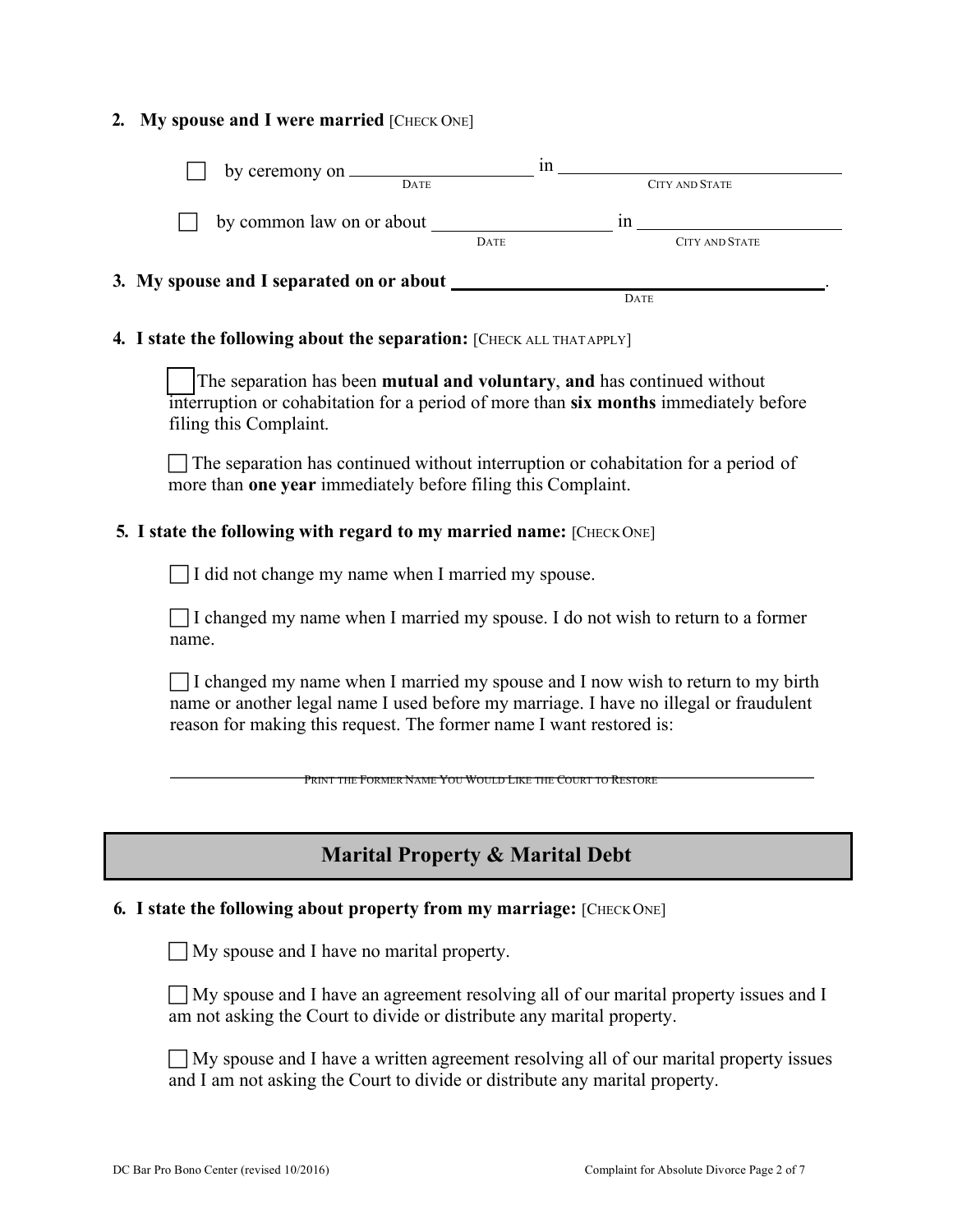| $\Box$ My spouse and I have marital property that I am asking the Court to divide or |
|--------------------------------------------------------------------------------------|
| distribute, and I have completed and attached the additional information required on |
| Attachment A, which I incorporate into this Complaint.                               |

 $\Box$  I am not sure if my spouse and I have marital property.

### **7.** I state the following about debt from my marriage: [CHECK ONE]

|  |  |  |  |  |  | My spouse and I have no marital debt. |  |
|--|--|--|--|--|--|---------------------------------------|--|
|--|--|--|--|--|--|---------------------------------------|--|

 $\Box$  My spouse and I have an agreement resolving all of our marital debt issues and I am not asking the Court to assign responsibility for any marital debt.

 $\Box$  My spouse and I have a written agreement resolving all of our marital debt issues and I am not asking the Court to assign responsibility for any marital debt.

 $\Box$  My spouse and I have marital debt that I am asking the Court to assign responsibility for, and I have completed and attached the additional information required on Attachment A, which I incorporate into this Complaint.

 $\Box$  I am not sure if my spouse and I have marital debt.

## **Alimony**

### **8.** I state the following about my need for alimony from my spouse: [CHECK ONE]

 $\Box$  I need permanent and/or temporary alimony from my spouse and I believe my spouse has the ability to pay alimony to me.

 $\Box$  I do not want my spouse to pay alimony to me.

# **Custody**

### **9. I state the following about our child(ren) who are under the age of 18:** [CHECK ONE]

 $\Box$  My spouse and I do not have any children together (through birth or adoption) who are under the age of 18.

 $\Box$  My spouse and I do have children together (through birth or adoption) who are under the age of 18, but I am not asking the court to decide custody at this time.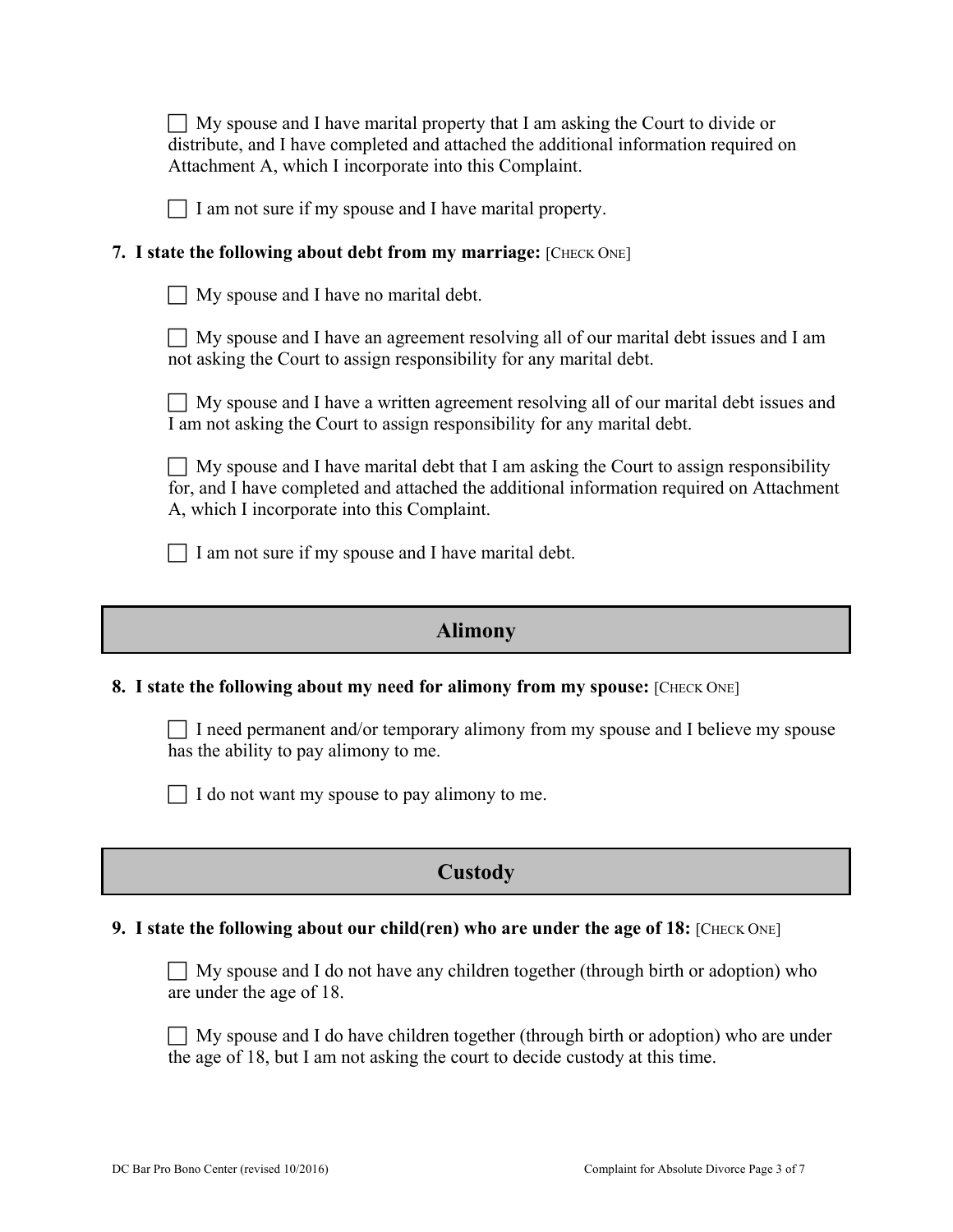$\Box$  My spouse and I do have children together (through birth or adoption) who are under the age of 18, and we have a written agreement about custody; I am not asking the court to decide custody at this time.

 $\Box$  My spouse and I do have children together (through birth or adoption) who are under the age of 18, and I am asking the court to decide custody. I have completed and attached the additional information required on Attachment B, which I incorporate into this Complaint.

## **Child Support**

### **10. I state the following about my request for child support:** [CHECK ONE]

 $\Box$  My spouse and I do not have any children together (through birth or adoption), or our children together are over the age of 21 years and are not adult disabled children.

 $\Box$  My spouse and I do have children together (through birth or adoption) who are under the age of 21 or who are adult disabled children, but I am not asking the Court to award child support at this time.

 $\Box$  My spouse and I do have children together (through birth or adoption) who are under the age of 21 or who are adult disabled children, and we have an agreement regarding child support; that agreement is consistent with the Child Support Guideline of the District of Columbia and/or it is fair and just.

 $\Box$  My spouse and I do have children together (through birth or adoption) who are under the age of 21 or who are adult disabled children. I am asking the Court to award child support, *and* I have completed and attached the additional information required on Attachment C, which I incorporate into this Complaint.

## **Attachments**

### **11. I have included the following attachment(s):** [CHECK ALL THAT APPLY]

 No attachments Attachment A (Marital Property and/or Marital Debt) Attachment B (Child Custody)

Attachment C (Child Support)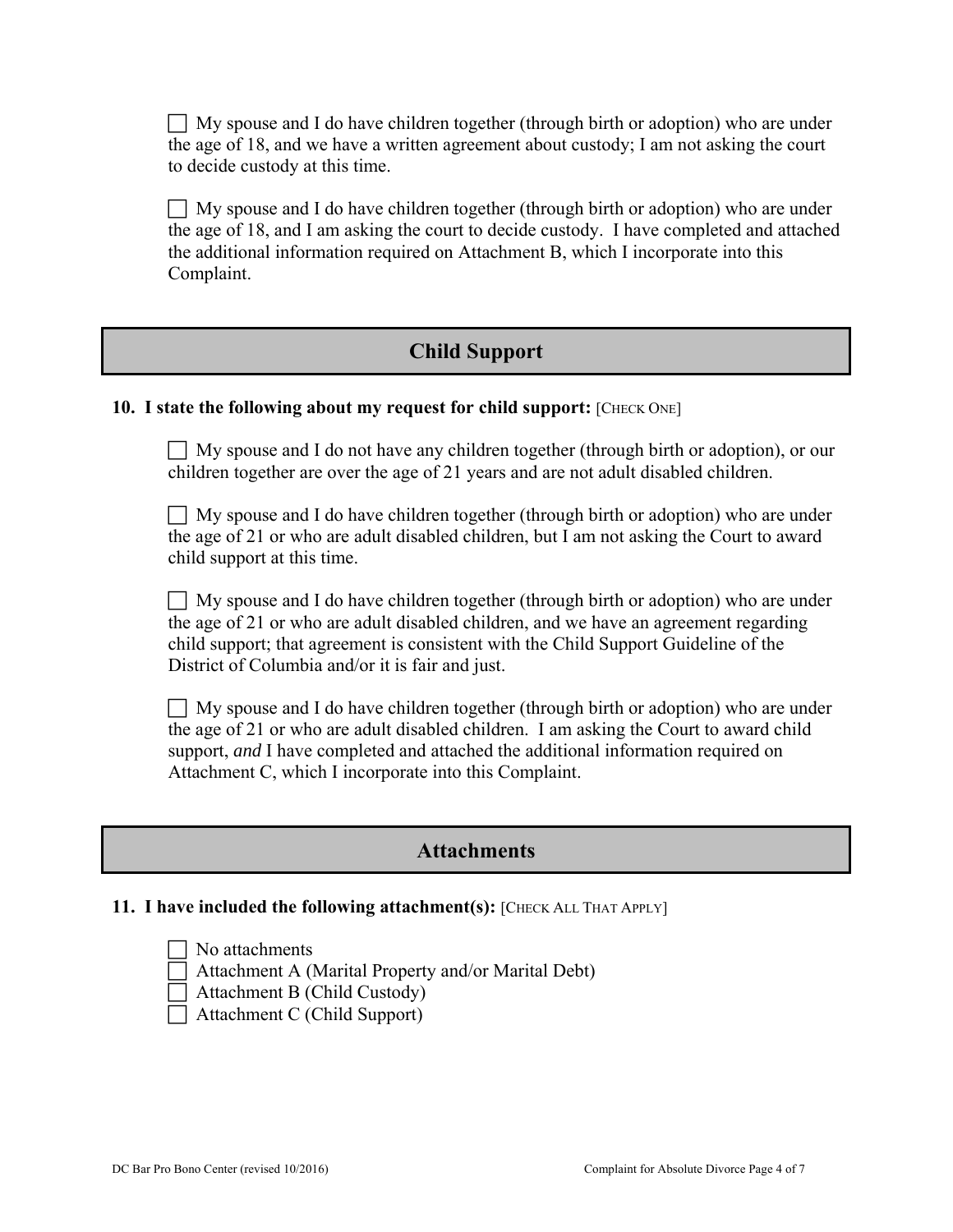## **Request for Relief**

**I RESPECTFULLY REQUEST that the Court grant me an Absolute Divorce and [CHECK** ALL THAT APPLY]

Divide marital property and/or assign marital debts in a manner that is equitable, just and reasonable.

 $\Box$  Award alimony in a manner that is fair and just, including: [CHECK ALL THAT APPLY]

 $\Box$  temporary alimony

 $\Box$  permanent alimony

 $\Box$  Award custody in the best interests of the child(ren).

 $\Box$  Hold a hearing on my request for child support within 45 days of filing and issue a Notice of Hearing and Order Directing Appearance ("NOHODA") to the other parent with the date and time of the hearing.

 $\Box$  Award child support according to the Child Support Guideline of the District of Columbia and other applicable laws, including: [CHECK ALL THAT APPLY]

- $\Box$  current child support (support starting today and continuing into the future)
- $\Box$  retroactive child support (support for time before today)
- $\Box$  medical support

Note that we have an agreement. I request that the Court: [CHECK ONE]

- *include* our agreement as a part of its order.
- *not include* our agreement as a part of its order.

Restore me to my former name.

### **I ALSO REQUEST that the Court award any other relief it considers fair and proper.**

#### [CHECK ONE]

| $\Box$ I do not know of any proceedings in the District of Columbia or in any state or territory |  |  |
|--------------------------------------------------------------------------------------------------|--|--|
| involving the same claim or subject matter as this case.                                         |  |  |

| $\Box$ I do know of proceedings in the District of Columbia or in any state or territory involving |  |  |
|----------------------------------------------------------------------------------------------------|--|--|
| the same claim or subject matter as this case, as listed on the first page of this Complaint       |  |  |
| ("Related Cases").                                                                                 |  |  |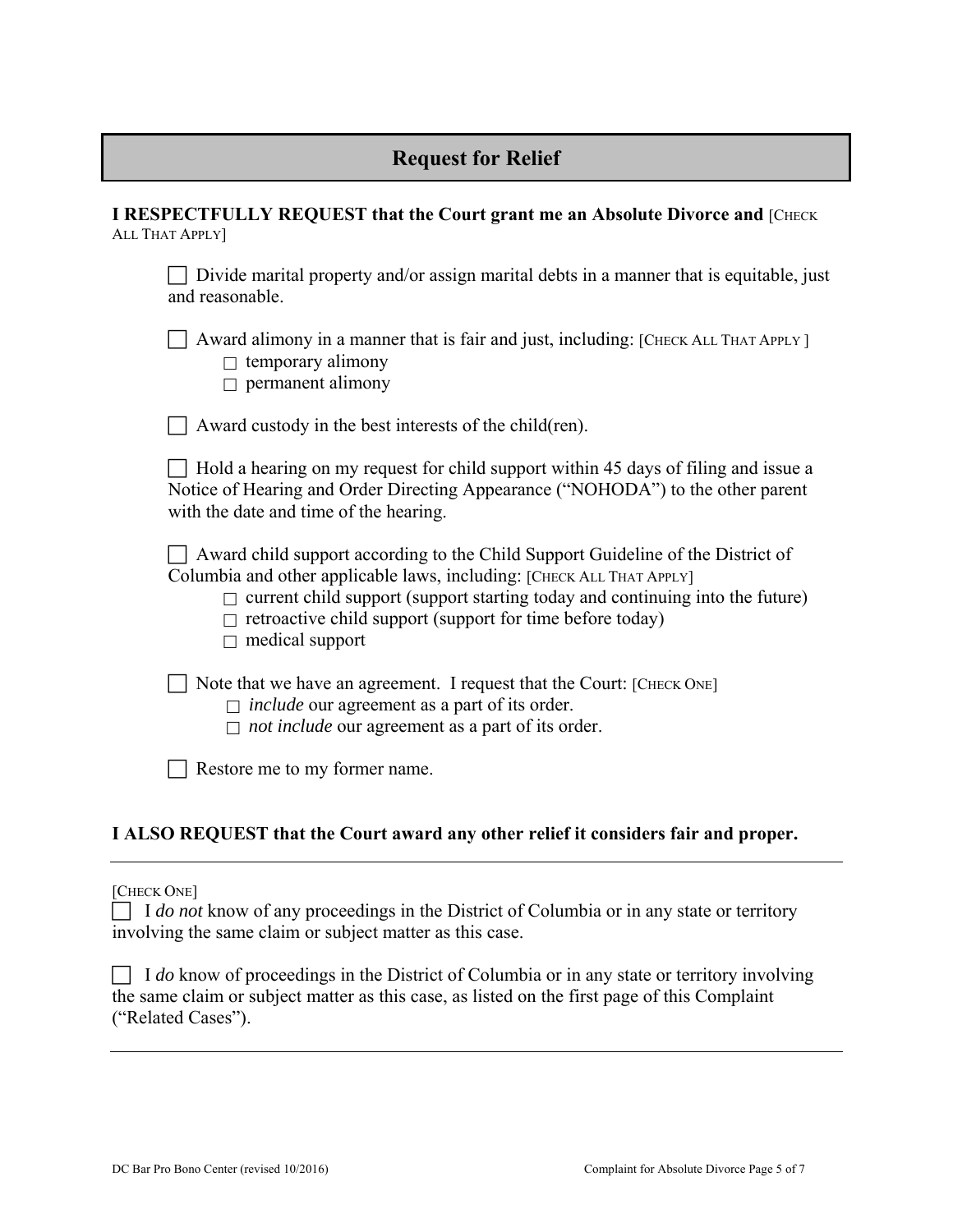I solemnly swear or affirm under criminal penalties for the making of a false statement that I have read the foregoing Complaint for Absolute Divorce and that the factual statements made in it are true to the best of my personal knowledge, information and belief.

Respectfully Submitted,

| DATE (mm/dd/yyyy)        |  |  |
|--------------------------|--|--|
|                          |  |  |
| <b>STREET ADDRESS</b>    |  |  |
|                          |  |  |
|                          |  |  |
| CITY, STATE AND ZIP CODE |  |  |
|                          |  |  |
|                          |  |  |
| <b>TELEPHONE NUMBER</b>  |  |  |
|                          |  |  |
|                          |  |  |
| <b>EMAIL ADDRESS</b>     |  |  |

SUBSTITUTE ADDRESS: CHECK BOX IF YOU HAVE WRITTEN SOMEONE ELSE'S ADDRESS BECAUSE YOU FEAR HARASSMENT OR HARM.